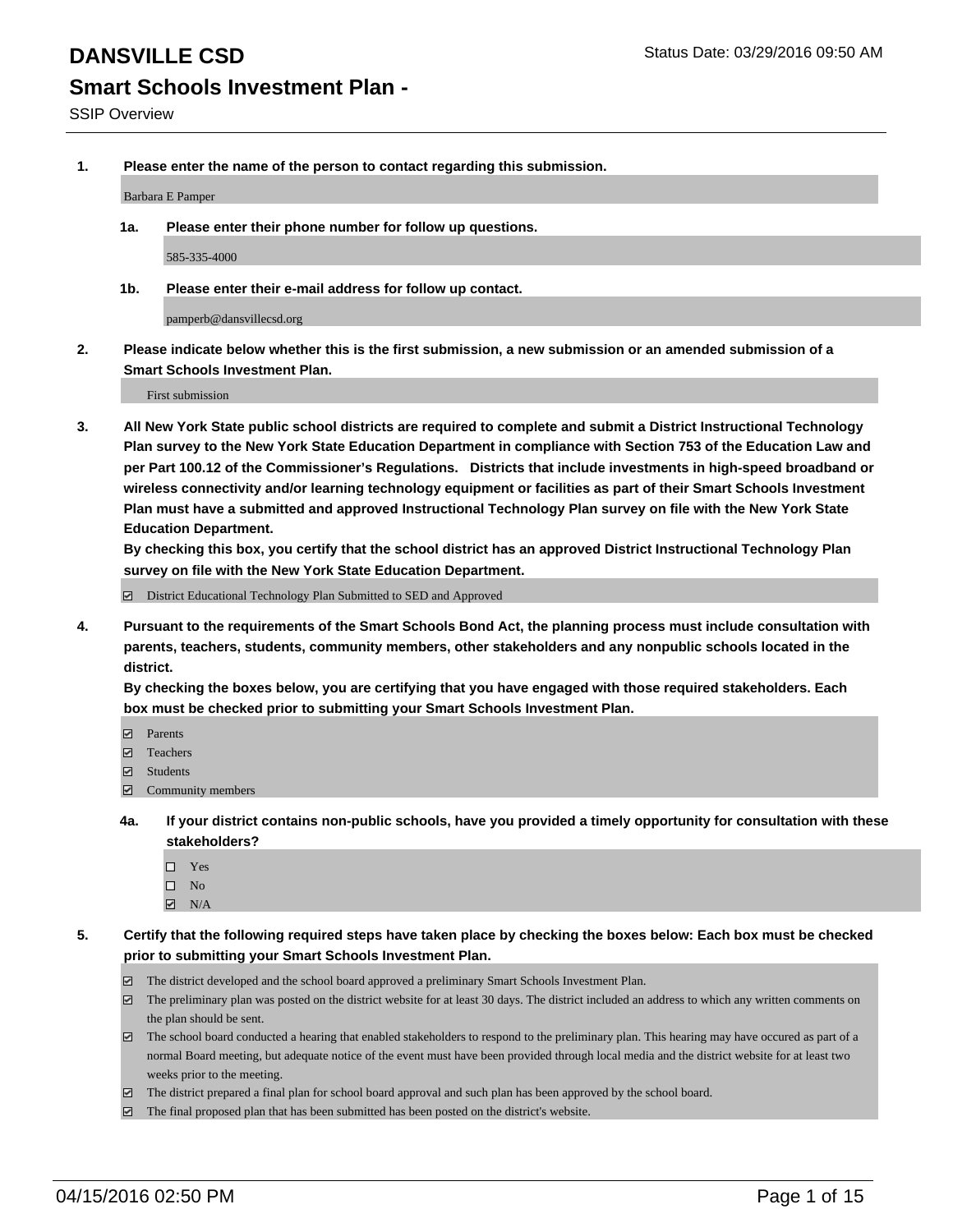SSIP Overview

**5a. Please upload the proposed Smart Schools Investment Plan (SSIP) that was posted on the district's website. Note that this should be different than your recently submitted Educational Technology Survey. The Final SSIP, as approved by the School Board, should also be posted on the website and remain there during the course of the projects contained therein.**

DansvilleCSDSMARTSchoolsInvestmentPlan.pdf

**6. Please enter an estimate of the total number of students and staff that will benefit from this Smart Schools Investment Plan based on the cumulative projects submitted to date.**

1,835

**7. An LEA/School District may partner with one or more other LEA/School Districts to form a consortium to pool Smart Schools Bond Act funds for a project that meets all other Smart School Bond Act requirements. Each school district participating in the consortium will need to file an approved Smart Schools Investment Plan for the project and submit a signed Memorandum of Understanding that sets forth the details of the consortium including the roles of each respective district.**

 $\Box$  The district plans to participate in a consortium to partner with other school district(s) to implement a Smart Schools project.

**8. Please enter the name and 6-digit SED Code for each LEA/School District participating in the Consortium.**

| Partner LEA/District | <b>ISED BEDS Code</b> |
|----------------------|-----------------------|
| (No Response)        | (No Response)         |

**9. Please upload a signed Memorandum of Understanding with all of the participating Consortium partners.**

(No Response)

**10. Your district's Smart Schools Bond Act Allocation is:**

\$1,803,760

**11. Enter the budget sub-allocations by category that you are submitting for approval at this time. If you are not budgeting SSBA funds for a category, please enter 0 (zero.) If the value entered is \$0, you will not be required to complete that survey question.**

|                                       | Sub-<br>Allocations |
|---------------------------------------|---------------------|
| <b>School Connectivity</b>            | 0                   |
| Connectivity Projects for Communities | 0                   |
| Classroom Technology                  | 82,799              |
| Pre-Kindergarten Classrooms           | $\Omega$            |
| Replace Transportable Classrooms      | 0                   |
| High-Tech Security Features           | 32,839              |
| <b>Totals:</b>                        | 115,638.00          |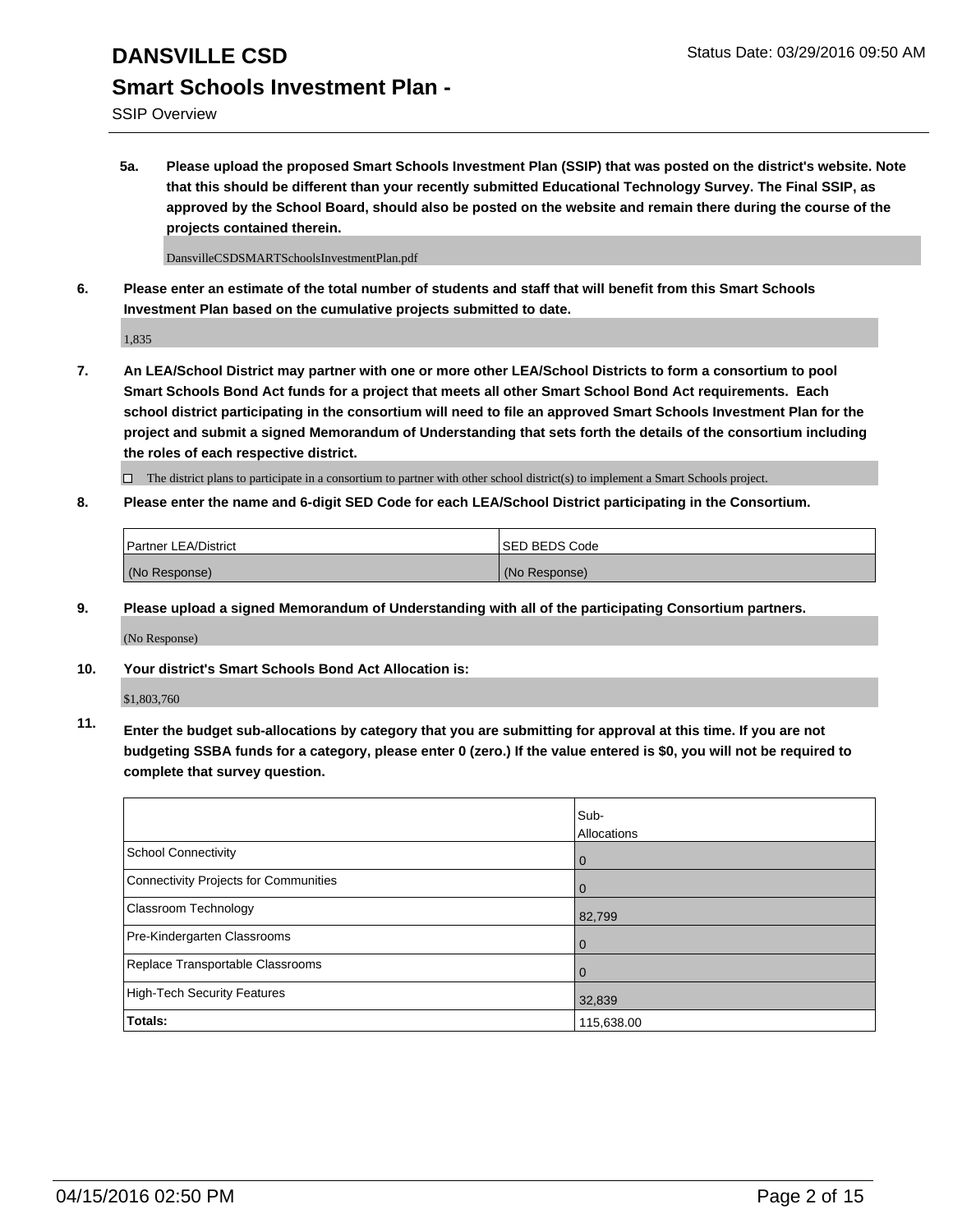School Connectivity

- **1. In order for students and faculty to receive the maximum benefit from the technology made available under the Smart Schools Bond Act, their school buildings must possess sufficient connectivity infrastructure to ensure that devices can be used during the school day. Smart Schools Investment Plans must demonstrate that:**
	- **sufficient infrastructure that meets the Federal Communications Commission's 100 Mbps per 1,000 students standard currently exists in the buildings where new devices will be deployed, or**
	- **is a planned use of a portion of Smart Schools Bond Act funds, or**
	- **is under development through another funding source.**

**Smart Schools Bond Act funds used for technology infrastructure or classroom technology investments must increase the number of school buildings that meet or exceed the minimum speed standard of 100 Mbps per 1,000 students and staff within 12 months. This standard may be met on either a contracted 24/7 firm service or a "burstable" capability. If the standard is met under the burstable criteria, it must be:**

**1. Specifically codified in a service contract with a provider, and**

**2. Guaranteed to be available to all students and devices as needed, particularly during periods of high demand, such as computer-based testing (CBT) periods.**

**Please describe how your district already meets or is planning to meet this standard within 12 months of plan submission.**

(No Response)

- **1a. If a district believes that it will be impossible to meet this standard within 12 months, it may apply for a waiver of this requirement, as described on the Smart Schools website. The waiver must be filed and approved by SED prior to submitting this survey.**
	- □ By checking this box, you are certifying that the school district has an approved waiver of this requirement on file with the New York State Education Department.
- **2. Connectivity Speed Calculator (Required)**

|                         | Number of<br>Students | Multiply by<br>100 Kbps | Divide by 1000<br>to Convert to<br>Required<br>Speed in Mb | <b>Current Speed</b><br>in Mb | Expected<br>Speed to be<br> Attained Within   Required<br>12 Months | <b>Expected Date</b><br>When<br>Speed<br>Will be<br>Met |
|-------------------------|-----------------------|-------------------------|------------------------------------------------------------|-------------------------------|---------------------------------------------------------------------|---------------------------------------------------------|
| <b>Calculated Speed</b> | (No                   | (No Response)           | (No                                                        | (No                           | (No                                                                 | (No                                                     |
|                         | Response)             |                         | Response)                                                  | Response)                     | Response)                                                           | Response)                                               |

**3. Briefly describe how you intend to use Smart Schools Bond Act funds for high-speed broadband and/or wireless connectivity projects in school buildings.**

(No Response)

**4. Briefly describe the linkage between the district's District Instructional Technology Plan and the proposed projects. (There should be a link between your response to this question and your response to Question 1 in Part E. Curriculum and Instruction "What are the district's plans to use digital connectivity and technology to improve teaching and learning?)**

(No Response)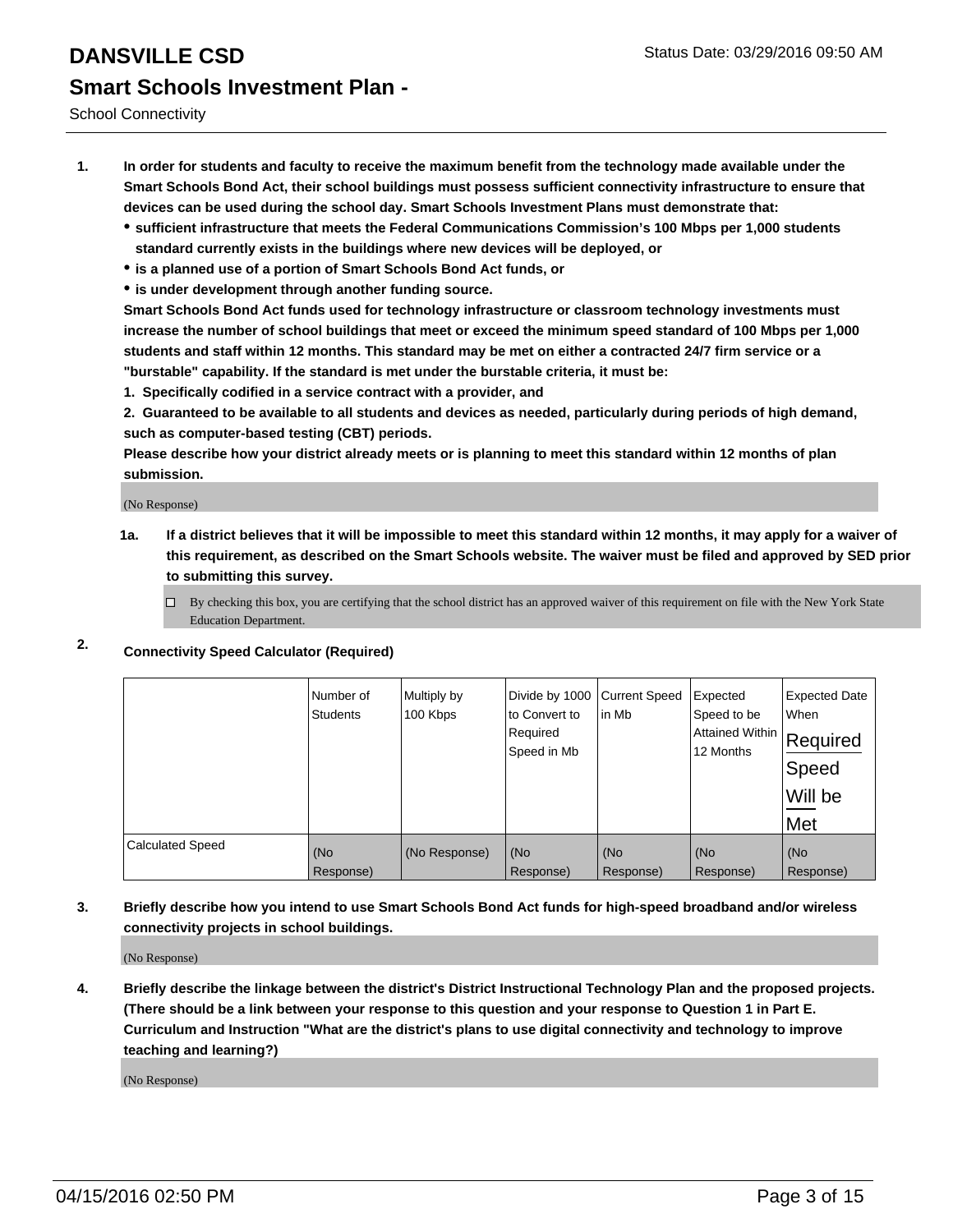School Connectivity

**5. If the district wishes to have students and staff access the Internet from wireless devices within the school building, or in close proximity to it, it must first ensure that it has a robust Wi-Fi network in place that has sufficient bandwidth to meet user demand.**

**Please describe how you have quantified this demand and how you plan to meet this demand.**

(No Response)

**6. As indicated on Page 5 of the guidance, the Office of Facilities Planning will have to conduct a preliminary review of all capital projects, including connectivity projects.**

| <b>Project Number</b> |  |
|-----------------------|--|
| (No Response)         |  |

**7. Certain high-tech security and connectivity infrastructure projects may be eligible for an expedited review process as determined by the Office of Facilities Planning.**

**Was your project deemed eligible for streamlined review?**

(No Response)

**8. Include the name and license number of the architect or engineer of record.**

| Name          | License Number |
|---------------|----------------|
| (No Response) | (No Response)  |

**9. If you are submitting an allocation for School Connectivity complete this table. Note that the calculated Total at the bottom of the table must equal the Total allocation for this category that you entered in the SSIP Overview overall budget.** 

|                                            | Sub-          |
|--------------------------------------------|---------------|
|                                            | Allocation    |
| Network/Access Costs                       | (No Response) |
| <b>Outside Plant Costs</b>                 | (No Response) |
| School Internal Connections and Components | (No Response) |
| <b>Professional Services</b>               | (No Response) |
| Testing                                    | (No Response) |
| <b>Other Upfront Costs</b>                 | (No Response) |
| <b>Other Costs</b>                         | (No Response) |
| Totals:                                    |               |

| Select the allowable expenditure | Item to be purchased | Quantity      | Cost per Item | <b>Total Cost</b> |
|----------------------------------|----------------------|---------------|---------------|-------------------|
| type.                            |                      |               |               |                   |
| Repeat to add another item under |                      |               |               |                   |
| each type.                       |                      |               |               |                   |
| (No Response)                    | (No Response)        | (No Response) | (No Response) | (No Response)     |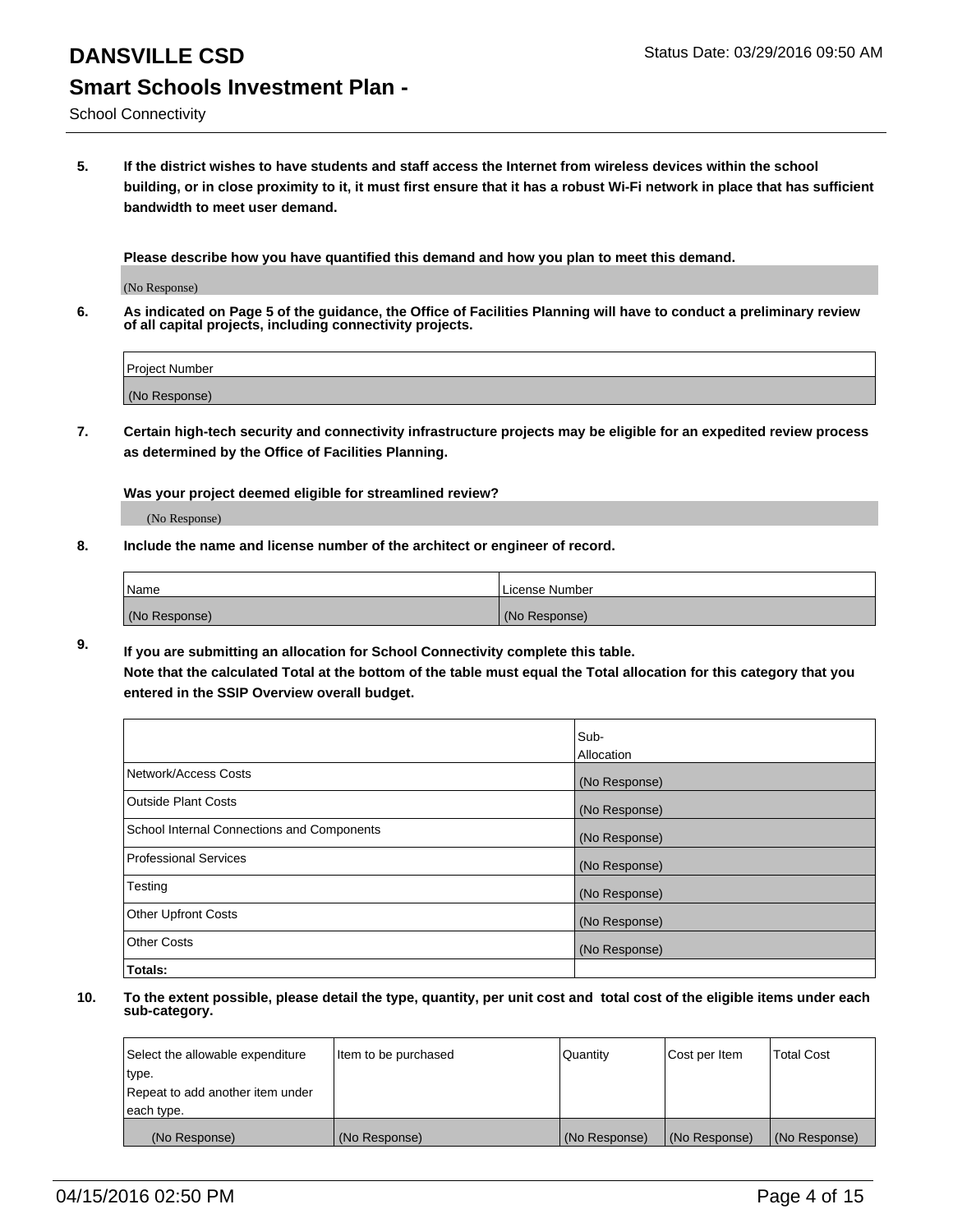Community Connectivity (Broadband and Wireless)

**1. Briefly describe how you intend to use Smart Schools Bond Act funds for high-speed broadband and/or wireless connectivity projects in the community.**

(No Response)

**2. Please describe how the proposed project(s) will promote student achievement and increase student and/or staff access to the Internet in a manner that enhances student learning and/or instruction outside of the school day and/or school building.**

(No Response)

**3. Community connectivity projects must comply with all the necessary local building codes and regulations (building and related permits are not required prior to plan submission).**

 $\Box$  I certify that we will comply with all the necessary local building codes and regulations.

**4. Please describe the physical location of the proposed investment.**

(No Response)

**5. Please provide the initial list of partners participating in the Community Connectivity Broadband Project, along with their Federal Tax Identification (Employer Identification) number.**

| <b>Project Partners</b> | I Federal ID # |
|-------------------------|----------------|
| (No Response)           | (No Response)  |

**6. If you are submitting an allocation for Community Connectivity, complete this table.**

**Note that the calculated Total at the bottom of the table must equal the Total allocation for this category that you entered in the SSIP Overview overall budget.**

|                                    | Sub-Allocation |
|------------------------------------|----------------|
| Network/Access Costs               | (No Response)  |
| Outside Plant Costs                | (No Response)  |
| <b>Tower Costs</b>                 | (No Response)  |
| <b>Customer Premises Equipment</b> | (No Response)  |
| Professional Services              | (No Response)  |
| Testing                            | (No Response)  |
| <b>Other Upfront Costs</b>         | (No Response)  |
| Other Costs                        | (No Response)  |
| Totals:                            |                |

| Select the allowable expenditure | Item to be purchased | l Quantitv    | Cost per Item | <b>Total Cost</b> |
|----------------------------------|----------------------|---------------|---------------|-------------------|
| type.                            |                      |               |               |                   |
| Repeat to add another item under |                      |               |               |                   |
| each type.                       |                      |               |               |                   |
| (No Response)                    | (No Response)        | (No Response) | (No Response) | (No Response)     |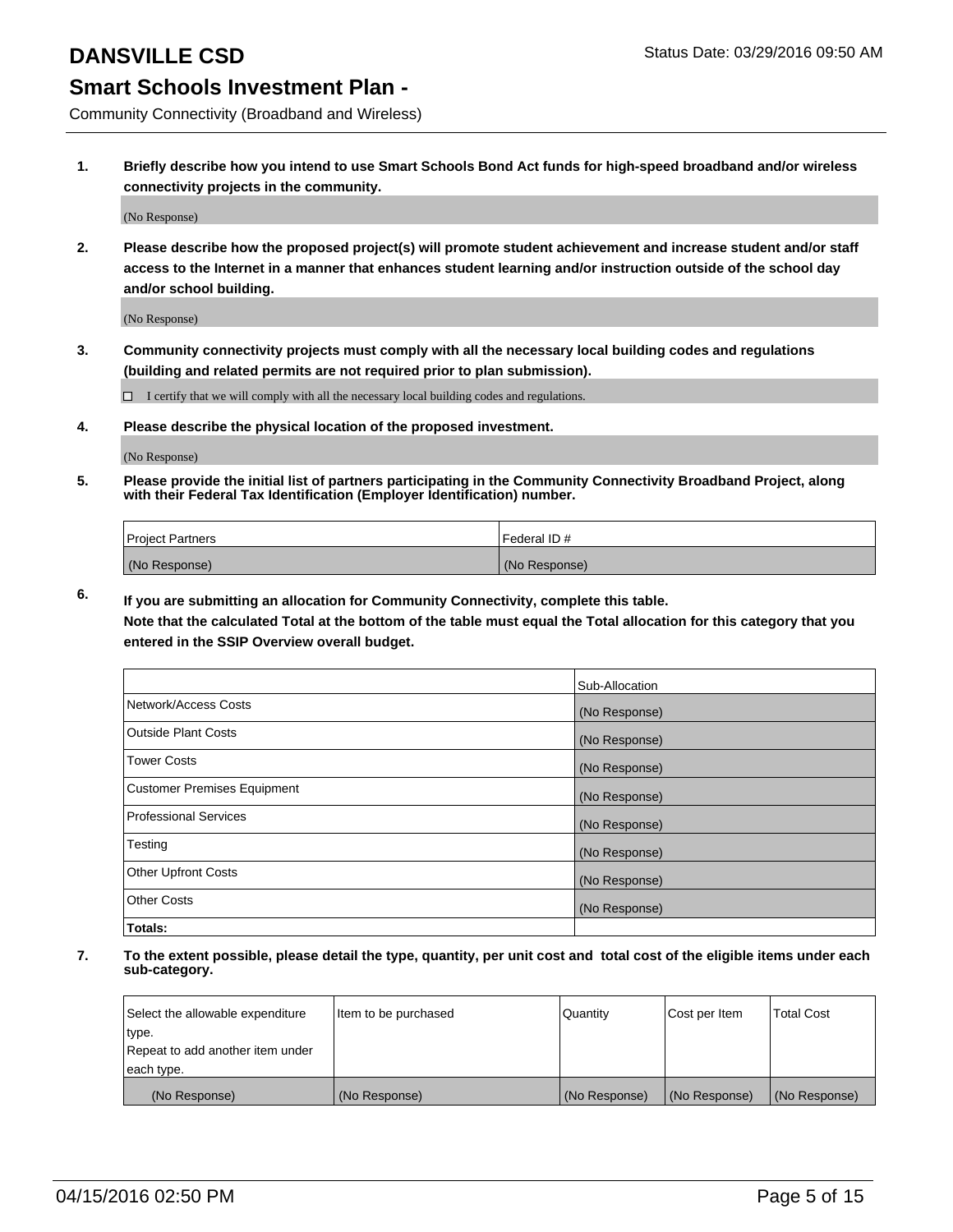### Classroom Learning Technology

**1. In order for students and faculty to receive the maximum benefit from the technology made available under the Smart Schools Bond Act, their school buildings must possess sufficient connectivity infrastructure to ensure that devices can be used during the school day. Smart Schools Investment Plans must demonstrate that sufficient infrastructure that meets the Federal Communications Commission's 100 Mbps per 1,000 students standard currently exists in the buildings where new devices will be deployed, or is a planned use of a portion of Smart Schools Bond Act funds, or is under development through another funding source.**

**Smart Schools Bond Act funds used for technology infrastructure or classroom technology investments must increase the number of school buildings that meet or exceed the minimum speed standard of 100 Mbps per 1,000 students and staff within 12 months. This standard may be met on either a contracted 24/7 firm service or a "burstable" capability. If the standard is met under the burstable criteria, it must be:**

**1. Specifically codified in a service contract with a provider, and**

**2. Guaranteed to be available to all students and devices as needed, particularly during periods of high demand, such as computer-based testing (CBT) periods.**

**Please describe how your district already meets or is planning to meet this standard within 12 months of plan submission.**

Our current Internet Bandwidth is 200 Mbps and our current enrollment of students is 1507, and staff is 328

**1a. If a district believes that it will be impossible to meet this standard within 12 months, it may apply for a waiver of this requirement, as described on the Smart Schools website. The waiver must be filed and approved by SED prior to submitting this survey.**

 $\Box$  By checking this box, you are certifying that the school district has an approved waiver of this requirement on file with the New York State Education Department.

|                         | Number of<br><b>Students</b> | Multiply by<br>100 Kbps | Divide by 1000<br>to Convert to<br>Required<br>Speed in Mb | <b>Current Speed</b><br>in Mb | Expected<br>Speed to be<br> Attained Within   Required<br>12 Months | <b>Expected Date</b><br>When<br>Speed<br>Will be<br>Met |
|-------------------------|------------------------------|-------------------------|------------------------------------------------------------|-------------------------------|---------------------------------------------------------------------|---------------------------------------------------------|
| <b>Calculated Speed</b> | (No<br>Response)             | (No Response)           | (No<br>Response)                                           | (No<br>Response)              | (No<br>Response)                                                    | (No<br>Response)                                        |
| Totals:                 |                              |                         |                                                            |                               |                                                                     |                                                         |

### **2. Connectivity Speed Calculator (Required)**

**3. If the district wishes to have students and staff access the Internet from wireless devices within the school building, or in close proximity to it, it must first ensure that it has a robust Wi-Fi network in place that has sufficient bandwidth to meet user demand.**

**Please describe how you have quantified this demand and how you plan to meet this demand.**

The IT Staff currently monitors the bandwidth usage in the District by taking random snapshots of it at different times during the day. Currently we average less than our allotment of bandwidth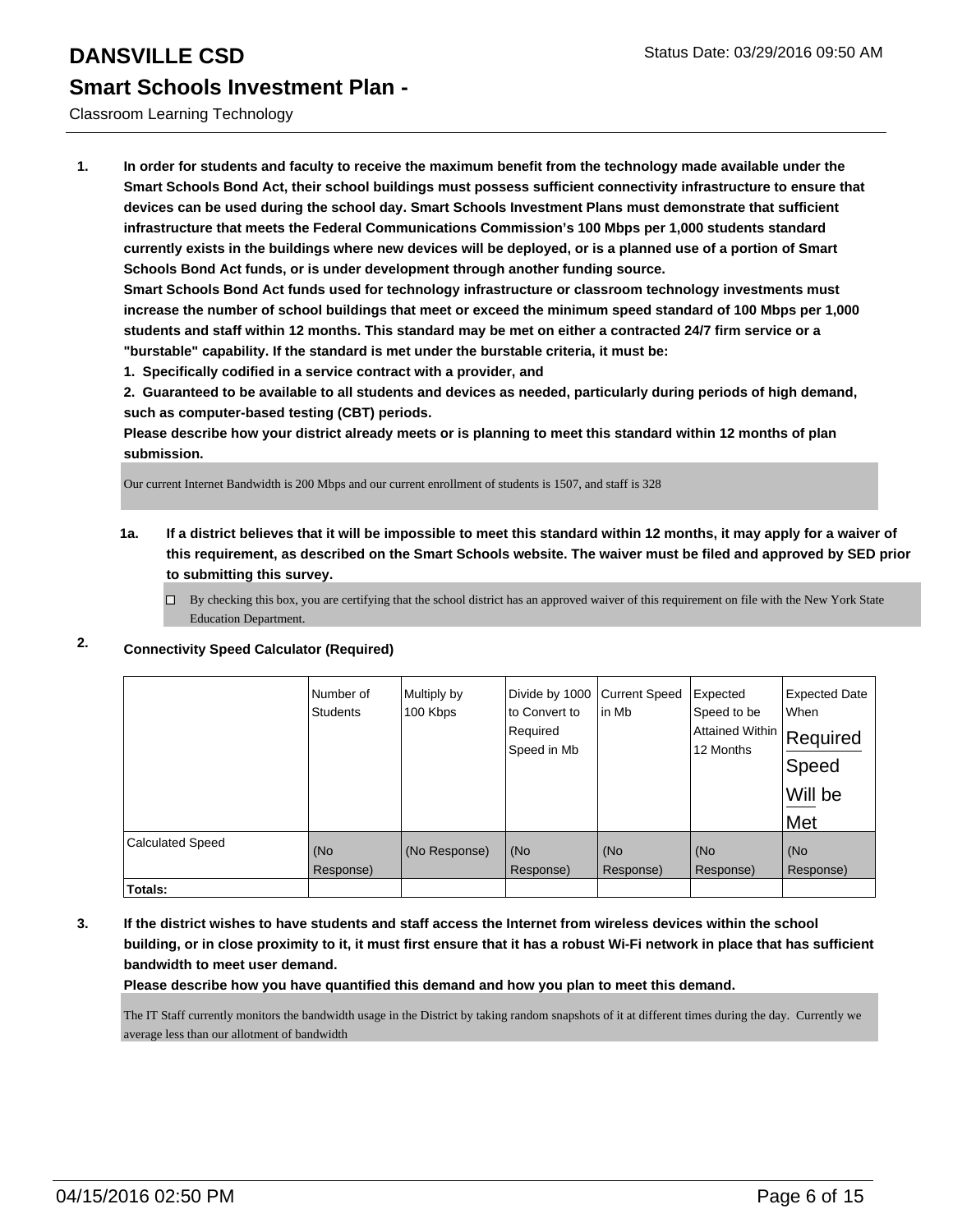Classroom Learning Technology

**4. All New York State public school districts are required to complete and submit an Instructional Technology Plan survey to the New York State Education Department in compliance with Section 753 of the Education Law and per Part 100.12 of the Commissioner's Regulations.**

**Districts that include educational technology purchases as part of their Smart Schools Investment Plan must have a submitted and approved Instructional Technology Plan survey on file with the New York State Education Department.**

- By checking this box, you are certifying that the school district has an approved Instructional Technology Plan survey on file with the New York State Education Department.
- **5. Describe the devices you intend to purchase and their compatibility with existing or planned platforms or systems. Specifically address the adequacy of each facility's electrical, HVAC and other infrastructure necessary to install and support the operation of the planned technology.**

Electrical Power in each classroom is sufficient to run the following requested classroom technology equipment. There are sufficient outlets and devices will not be plugged into extension cords. The following are requested with this submission: Document Cameras are compatible with SMART and Promethean boards and allow teachers to adequately demonstrate key concepts for students. Touch Chromebooks allow primary students to more easily access instructional technology with touch technology. This is consistent with instruction and the 1:1 program in upper grades. Android tablets will similarly allow the youngest primary students to access instructional technology as appropiate with touch technology. This also is consistent with planning and instruction in our 1:1 program in upper grades. Digital cameras(and supporting equipment) for the HS Art Dept will allow students to explore media arts more in depth. It is consistent with our instructional technology plans and with our 1:1 intitiave. The Chromebos, Cloud Printer, and LCD monitor will assist the HS counseling staff with communicating with students, parents, community, colleges. This is consistent with our 1:1 initiative as well as our technology plans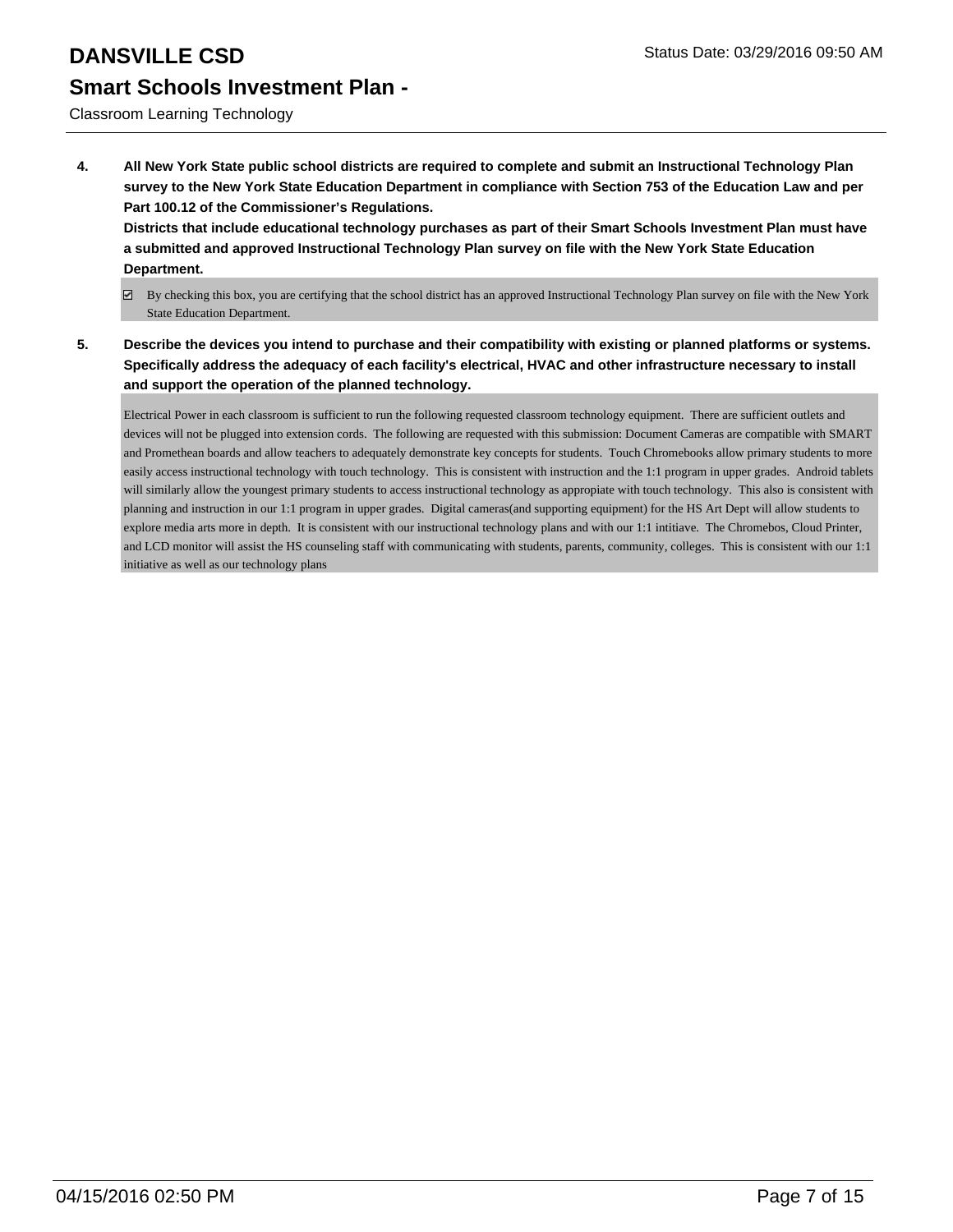- **6. Describe how the proposed technology purchases will:**
	- **> enhance differentiated instruction;**
	- **> expand student learning inside and outside the classroom;**
	- **> benefit students with disabilities and English language learners; and**
	- **> contribute to the reduction of other learning gaps that have been identified within the district.**

**The expectation is that districts will place a priority on addressing the needs of students who struggle to succeed in a rigorous curriculum. Responses in this section should specifically address this concern and align with the district's Instructional Technology Plan (in particular Question 2 of E. Curriculum and Instruction: "Does the district's instructional technology plan address the needs of students with disabilities to ensure equitable access to instruction, materials and assessments?" and Question 3 of the same section: "Does the district's instructional technology plan address the provision of assistive technology specifically for students with disabilities to ensure access to and participation in the general curriculum?"**

- **1. Enhance Differentiated Instruction**
- **GAFE(Google Apps for Education) by its very nature helps with differentiating instruction. Teachers have worked tirelessly on 1. developing lessons that use the collaborative and assistive features of GAFE to ensure all students are learning appropriately to their level. Formative and summative assessment data is used continuously to ensure gaps in student learning are addressed. Purchases in the SMART Bond Act will expand this through bringing appropriate technology to primary students, allowing greater collaboration with interactive whiteboards, enhance teacher modeling with doc cameras, expand technology course capabilities with CNC router, support upper level science courses with Vernier Data collection devices and expand presentation space and quality for students and staff.**
- **This first submission addresses needs at the primary school, HS Art and HS counseling consistent with our overall planning in 2. instructional technology.**
- **2. Expand student learning inside and outside the classroom**
- **GAFE similarly makes learning inside and outside the classroom more engaging. Teachers have learned advanced uses of web based 1. applications and taught each other in many occasions and venues: Google Classroom, Google Hangouts, Flubaroo, Khan Academy, Code.org., collaborative projects with GAFE and many more. Students and staff alike as well as parents report overwhelmingly positive learning enhancements with the 1:1 based on regular surveys. The SMART funds will increase this.**
- **This first submission addresses this issue primarily in HS Art with these purchases allowing students the use of cutting edge technology to 2. enhance their learning in digital media arts and prepare them for the kinds of careers open to them in today's digitally sophisticated technology markets. Students will expand their learning, prepare digital media portfolios, communicate with our school and larger community as well as colleges. Similarly our expenditures for HS Counseling will allos greater learning inside and outside the classroom and assist students and counselors with communication and learning in school, with parents and community, and with colleges and careers.**
- **3. Benefit Students with Disabilities and English language learners**
- **Special Education staff were part of the district Technology Committee and as such have been an integral part of the development of the 1. plan and for the strategic expenditure of additional funds with this SSIP. Special Education staff have been overwhelmingly pleased with the increase in engagement and learning of special education students with Chromebooks and GAFE. With the SSIP, we have budgeted for and hope to achieve greater access to the general curriculum and further increases in engagement and learning by purchasing adaptive technology.**
- **This first submission includes purchases for special education students. The touch technology of Chromebooks and tablets by design is 2. supportive to the learning needs of students with disabilities.**
- **4. Contribute to the reduction of other learning gaps that have been identified within the district.**
- **Formative and summative assessment data are regularly reviewed (with the use of technology devices) and teachers submit regular 1. instructional plans to ensure learning gaps are addressed with good first teaching. A robust RTI program is in place (with enhanced collaborative capabilities of technology) to plan for intervention of students with consistent gaps in learning. Technology is crucial in meeting individual student needs.**
- **This first submission addresses the learning needs of our youngest learners in that it brings them into deeper learning with appropriate 2. instructional technology. Teachers can design instruction as well as intervention more completely with this increased access to technology.**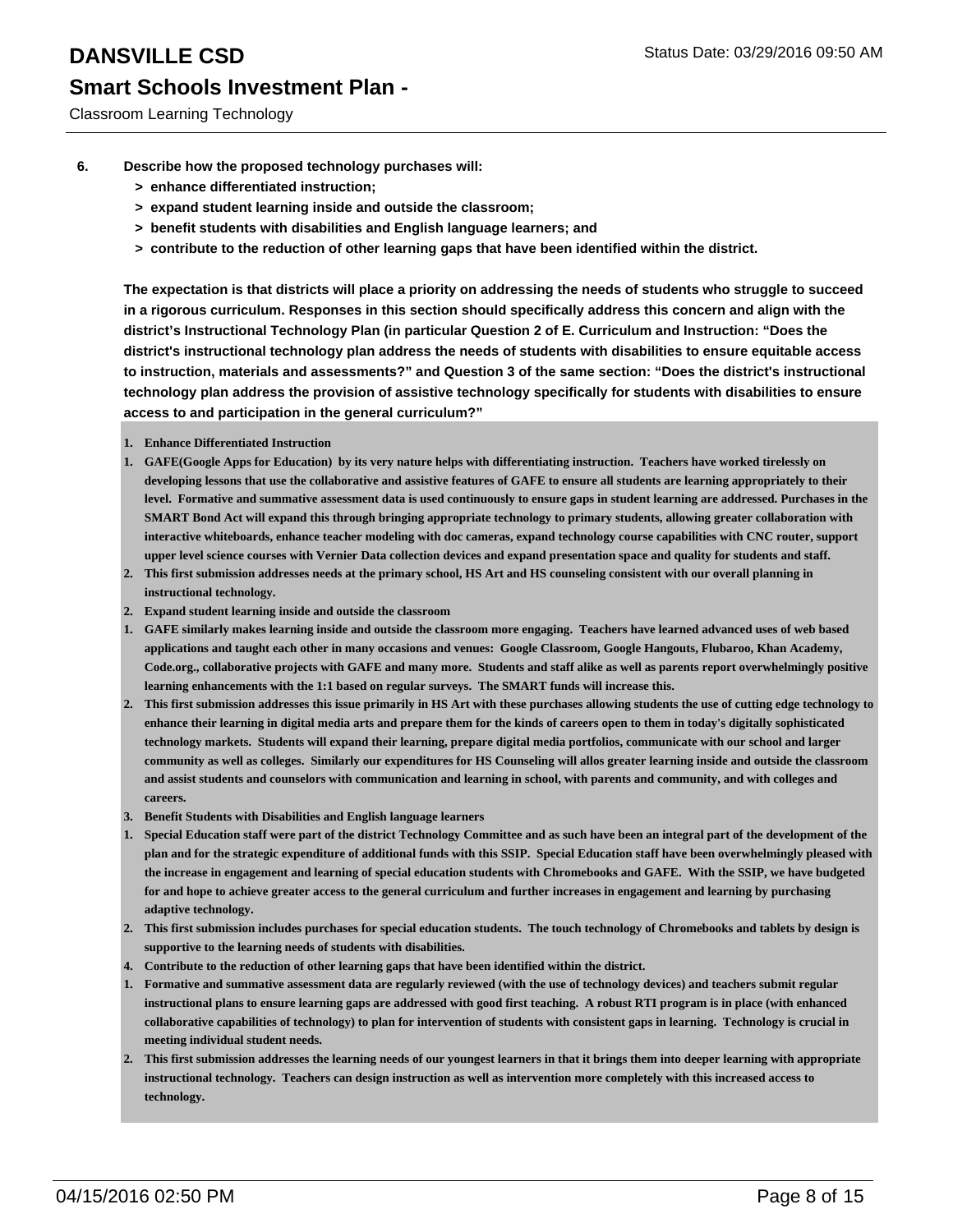Classroom Learning Technology

**7. Where appropriate, briefly describe how the proposed technology purchases will enhance ongoing communication with parents and other stakeholders and help the district facilitate technology-based regional partnerships, including distance learning and other efforts.**

**GAFE provides a myriad of methods to improve communication and collaboration. Parents can access assignments and grades directly through the teacher and parent portal. GAFE offers easier communication with parents. In addition, we have offered and will continue to offer parent training in GAFE and Chromebooks to improve communication. Faculty access to their own device allows better home-school communication. Devices we provide can help parents access our student data management system. Students regularly collaborate with each other and with teachers through use of GAFE which is cloud based so they can collaborate on documents, presentations and sheets real time from anywhere within our closed district intranet. Some teacher have even used Google Hangouts to include absent students in instruction. Further interactive whiteboards will be used to enhance the collaborative features of Chromebooks by their ability to link all the devices in the room so the teacher can demonstrate and also see what each device is working on to keep all on task.**

**This first submission, particularly at the HS will improve communication with parents. The HS Counseling office will have greater web based communication abilities to increase and improve communication with parents, community, and colleges and careers students are pursuing.** 

**8. Describe the district's plan to provide professional development to ensure that administrators, teachers and staff can employ the technology purchased to enhance instruction successfully.**

**Note: This response should be aligned and expanded upon in accordance with your district's response to Question 1 of F. Professional Development of your Instructional Technology Plan: "Please provide a summary of professional development offered to teachers and staff, for the time period covered by this plan, to support technology to enhance teaching and learning. Please include topics, audience and method of delivery within your summary."**

- **All Staff and faculty and administration were offered training both basic and advanced on GAFE and advanced features in PD 1. throughout Summer 2014 through Summer 2015, including multiple PD opportunities in 14-15 with Conference Days devoted to instructional technology and teachers teaching teachers strategies to improve teaching and learning. Ongoing PD continues in online and as needed formats this year. With new purchases, training will continue to be offered - we have a Google certified trainer on staff who will work with groups of faculty and staff to train them during the school year and in summer. In addition we will once again offer a Google NYSCATE Summer camp for all staff in Summer 2016.**
- **This first submission will be followed up with teacher collaboration and training in identifying and using apps appropriate for our 2. youngest learners to enhance early literacy skills, not detract from those skills with "games". Similar training will be provided on tablets and their use. Ongoing Summer Tech Institutes will be available to all teachers in GAFE, chromebooks, and advanced features of instructional technology.**
- **9. Districts must contact the SUNY/CUNY teacher preparation program that supplies the largest number of the district's new teachers to request advice on innovative uses and best practices at the intersection of pedagogy and educational technology.**
	- $\boxtimes$  By checking this box, you certify that you have contacted the SUNY/CUNY teacher preparation program that supplies the largest number of your new teachers to request advice on these issues.
- **10. A district whose Smart Schools Investment Plan proposes the purchase of technology devices and other hardware must account for nonpublic schools in the district.**

**Are there nonpublic schools within your school district?**

- □ Yes
- $\boxtimes$  No
- **11. Nonpublic Classroom Technology Loan Calculator**

**The Smart Schools Bond Act provides that any Classroom Learning Technology purchases made using Smart Schools funds shall be lent, upon request, to nonpublic schools in the district. However, no school district shall be required to loan technology in amounts greater than the total obtained and spent on technology pursuant to the Smart Schools Bond Act and the value of such loan may not exceed the total of \$250 multiplied by the nonpublic**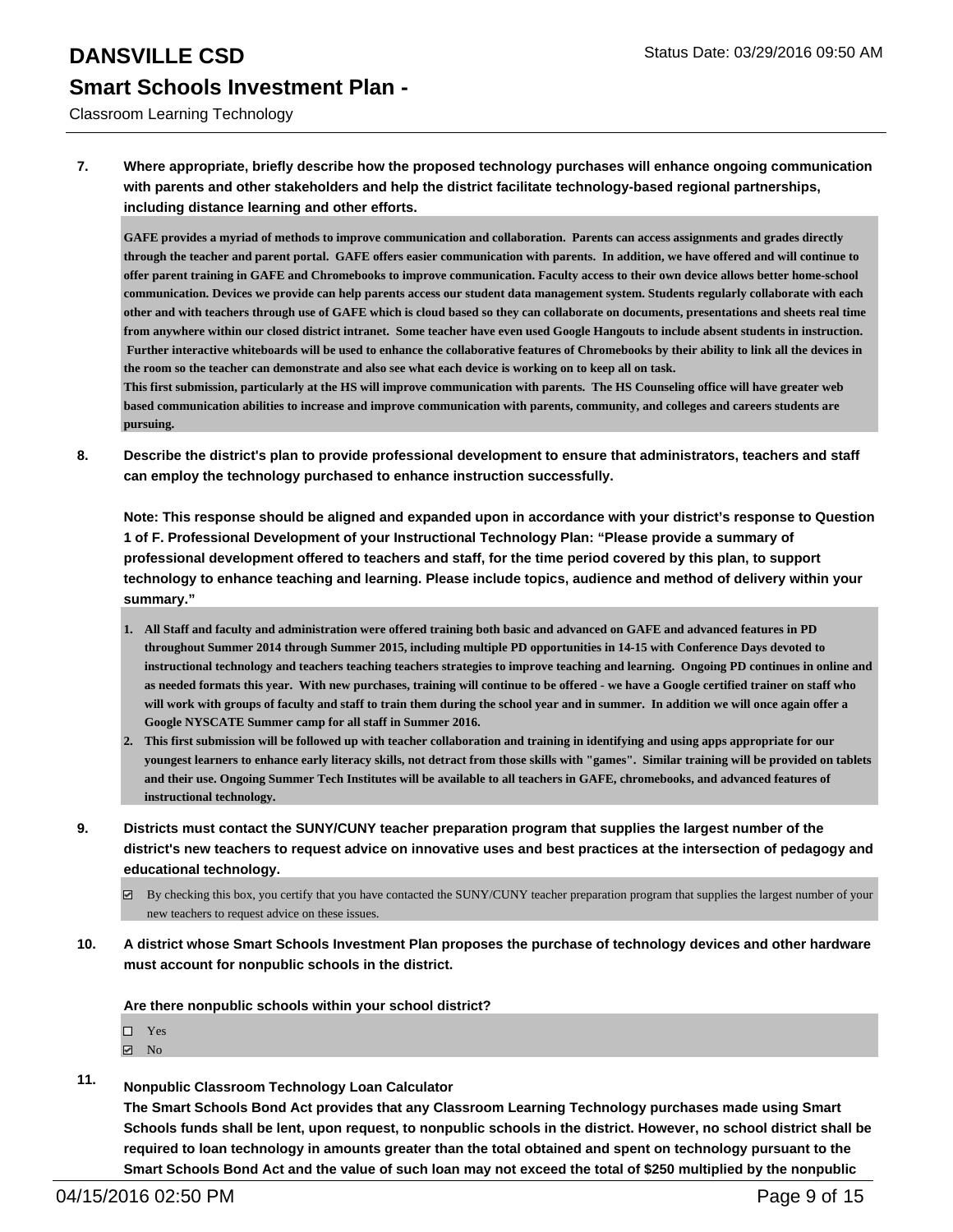Classroom Learning Technology

### **school enrollment in the base year at the time of enactment. See:**

**http://www.p12.nysed.gov/mgtserv/smart\_schools/docs/Smart\_Schools\_Bond\_Act\_Guidance\_04.27.15\_Final.pdf.**

|                                       | 1. Classroom   | 2. Public                                                                                     | l 3. Nonpublic | 4. Sum of         | 15. Total Per | 6. Total       |
|---------------------------------------|----------------|-----------------------------------------------------------------------------------------------|----------------|-------------------|---------------|----------------|
|                                       | Technology     | Enrollment                                                                                    | Enrollment     | Public and        | Pupil Sub-    | Nonpublic Loan |
|                                       | Sub-allocation | $(2014-15)$                                                                                   | (2014-15)      | Nonpublic         | lallocation   | l Amount       |
|                                       |                |                                                                                               |                | <b>Enrollment</b> |               |                |
| Calculated Nonpublic Loan<br>  Amount |                | (No Response)   (No Response)   (No Response)   (No Response)   (No Response)   (No Response) |                |                   |               |                |

**12. To ensure the sustainability of technology purchases made with Smart Schools funds, districts must demonstrate a long-term plan to maintain and replace technology purchases supported by Smart Schools Bond Act funds. This sustainability plan shall demonstrate a district's capacity to support recurring costs of use that are ineligible for Smart Schools Bond Act funding such as device maintenance, technical support, Internet and wireless fees, maintenance of hotspots, staff professional development, building maintenance and the replacement of incidental items. Further, such a sustainability plan shall include a long-term plan for the replacement of purchased devices and equipment at the end of their useful life with other funding sources.**

 $\boxtimes$  By checking this box, you certify that the district has a sustainability plan as described above.

**13. Districts must ensure that devices purchased with Smart Schools Bond funds will be distributed, prepared for use, maintained and supported appropriately. Districts must maintain detailed device inventories in accordance with generally accepted accounting principles.**

 $\boxtimes$  By checking this box, you certify that the district has a distribution and inventory management plan and system in place.

**14. If you are submitting an allocation for Classroom Learning Technology complete this table. Note that the calculated Total at the bottom of the table must equal the Total allocation for this category that you entered in the SSIP Overview overall budget.**

|                          | Sub-Allocation |
|--------------------------|----------------|
| Interactive Whiteboards  | (No Response)  |
| <b>Computer Servers</b>  | (No Response)  |
| <b>Desktop Computers</b> | 1,625          |
| <b>Laptop Computers</b>  | 55,500         |
| <b>Tablet Computers</b>  | 2,800          |
| <b>Other Costs</b>       | 22,874         |
| Totals:                  | 82,799.00      |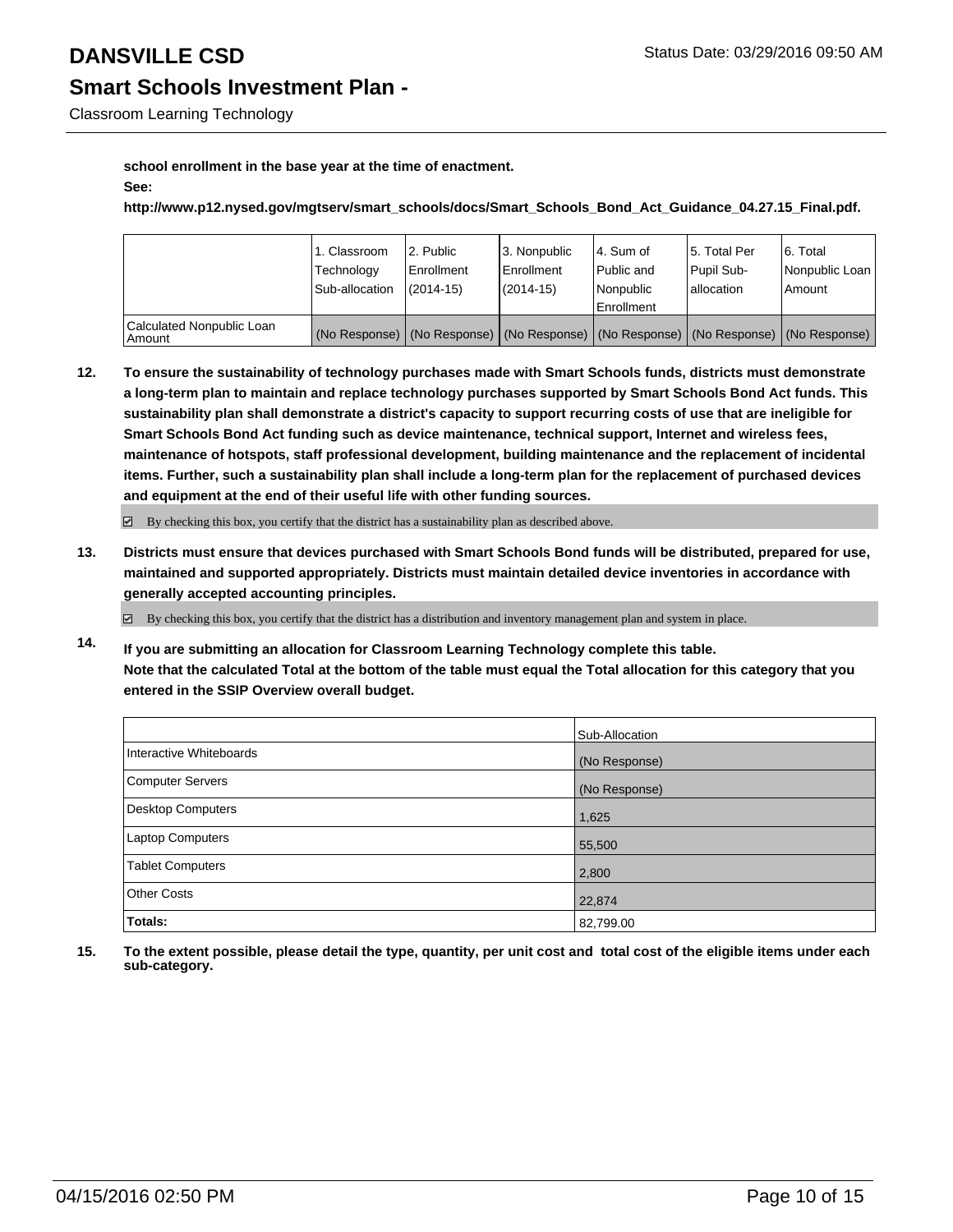Classroom Learning Technology

| Select the allowable expenditure<br>type.<br>Repeat to add another item under<br>each type. | Item to be purchased                                                                                                                                            | Quantity       | Cost per Item | <b>Total Cost</b> |
|---------------------------------------------------------------------------------------------|-----------------------------------------------------------------------------------------------------------------------------------------------------------------|----------------|---------------|-------------------|
|                                                                                             |                                                                                                                                                                 |                |               |                   |
| <b>Laptop Computers</b>                                                                     | <b>Acer Chromebooks</b>                                                                                                                                         | 222            | 250           | 55,500            |
| <b>Tablet Computers</b>                                                                     | Samsung Galaxy                                                                                                                                                  | 10             | 280           | 2,800             |
| <b>Desktop Computers</b>                                                                    | Asus Chromebox w/ Wireless<br>KB/Mouse B&H # ASCBM075U B&H<br>Photo, 6 ft. HDMI cable B&H #<br>PEHDA106 B&H Photo, Gabor Walt<br>Mount B&H # GATM3771 B&H Photo | 1              | 328           | 328               |
| <b>Desktop Computers</b>                                                                    | Samsung J6300 65                                                                                                                                                | 1              | 1,298         | 1.298             |
| <b>Other Costs</b>                                                                          | Lumens DC120 Ladibug Document<br>Camera                                                                                                                         | 39             | 305           | 11,895            |
| <b>Other Costs</b>                                                                          | Digital Camera Image Cards                                                                                                                                      | 30             | 18            | 540               |
| <b>Other Costs</b>                                                                          | Digital Camera Tripod                                                                                                                                           | $\overline{7}$ | 27            | 188               |
| <b>Other Costs</b>                                                                          | <b>Digital Printer</b>                                                                                                                                          | 1              | 500           | 500               |
| <b>Other Costs</b>                                                                          | Nikon D3300 DX-format DSLR Kit w/<br>18-55mm and 55-300mm Lenses<br>(Black)                                                                                     | 15             | 650           | 9,750             |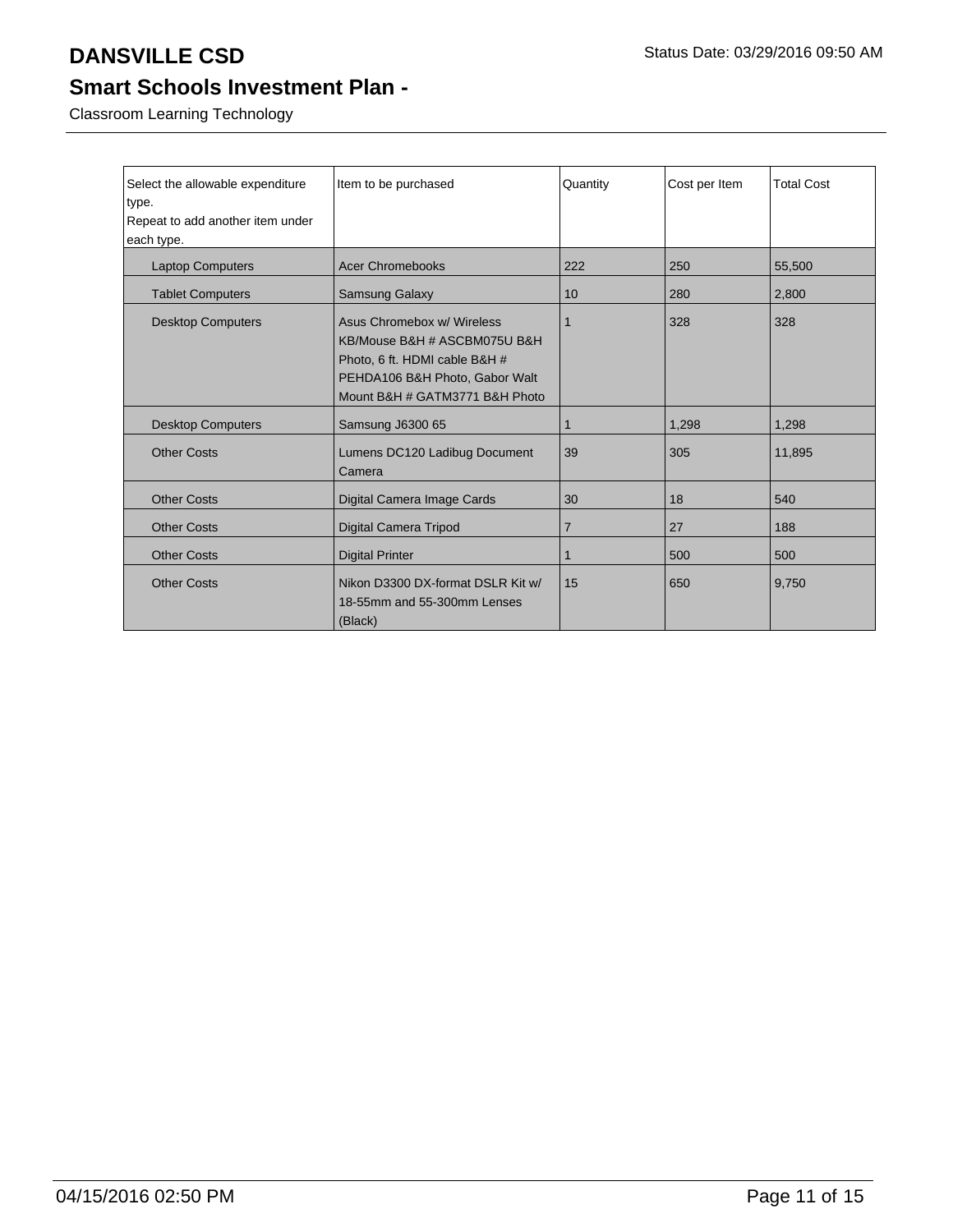# **DANSVILLE CSD DANSVILLE CSD Status Date: 03/29/2016 09:50 AM**

## **Smart Schools Investment Plan -**

Pre-Kindergarten Classrooms

**1. Provide information regarding how and where the district is currently serving pre-kindergarten students and justify the need for additional space with enrollment projections over 3 years.**

(No Response)

- **2. Describe the district's plan to construct, enhance or modernize education facilities to accommodate prekindergarten programs. Such plans must include:**
	- **Specific descriptions of what the district intends to do to each space;**
	- **An affirmation that pre-kindergarten classrooms will contain a minimum of 900 square feet per classroom;**
	- **The number of classrooms involved;**
	- **The approximate construction costs per classroom; and**
	- **Confirmation that the space is district-owned or has a long-term lease that exceeds the probable useful life of the improvements.**

(No Response)

**3. Smart Schools Bond Act funds may only be used for capital construction costs. Describe the type and amount of additional funds that will be required to support ineligible ongoing costs (e.g. instruction, supplies) associated with any additional pre-kindergarten classrooms that the district plans to add.**

(No Response)

**4. All plans and specifications for the erection, repair, enlargement or remodeling of school buildings in any public school district in the State must be reviewed and approved by the Commissioner. Districts that plan capital projects using their Smart Schools Bond Act funds will undergo a Preliminary Review Process by the Office of Facilities Planning.**

| Project Number |  |
|----------------|--|
| (No Response)  |  |

**5. If you have made an allocation for Pre-Kindergarten Classrooms, complete this table. Note that the calculated Total at the bottom of the table must equal the Total allocation for this category that you**

**entered in the SSIP Overview overall budget.**

|                                          | Sub-Allocation |
|------------------------------------------|----------------|
| Construct Pre-K Classrooms               | (No Response)  |
| Enhance/Modernize Educational Facilities | (No Response)  |
| Other Costs                              | (No Response)  |
| Totals:                                  |                |

| Select the allowable expenditure | Item to be purchased | Quantity      | Cost per Item | <b>Total Cost</b> |
|----------------------------------|----------------------|---------------|---------------|-------------------|
| type.                            |                      |               |               |                   |
| Repeat to add another item under |                      |               |               |                   |
| each type.                       |                      |               |               |                   |
| (No Response)                    | (No Response)        | (No Response) | (No Response) | (No Response)     |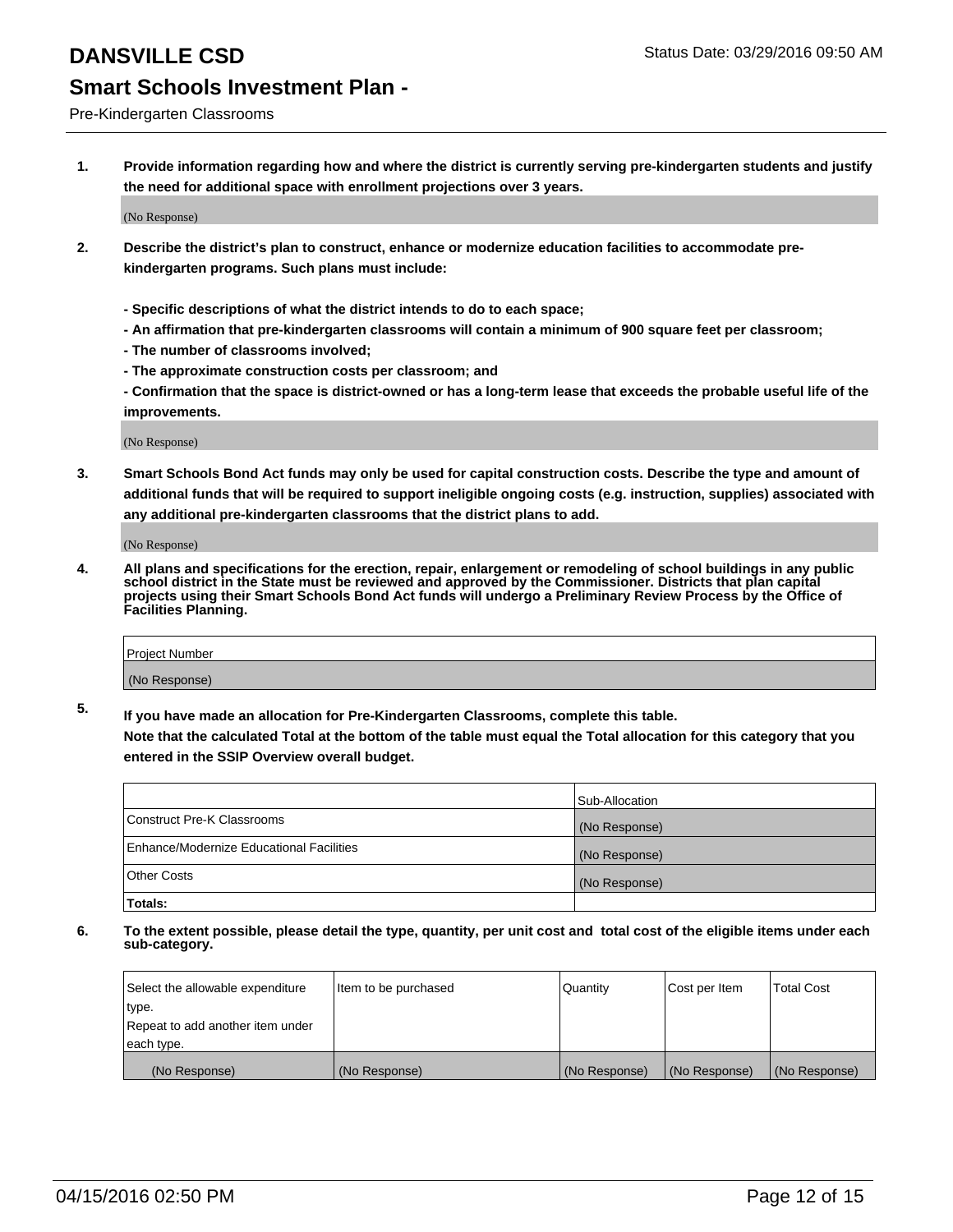Replace Transportable Classrooms

**1. Describe the district's plan to construct, enhance or modernize education facilities to provide high-quality instructional space by replacing transportable classrooms.**

(No Response)

**2. All plans and specifications for the erection, repair, enlargement or remodeling of school buildings in any public school district in the State must be reviewed and approved by the Commissioner. Districts that plan capital projects using their Smart Schools Bond Act funds will undergo a Preliminary Review Process by the Office of Facilities Planning.**

| Project Number |  |
|----------------|--|
| (No Response)  |  |

**3. For large projects that seek to blend Smart Schools Bond Act dollars with other funds, please note that Smart Schools Bond Act funds can be allocated on a pro rata basis depending on the number of new classrooms built that directly replace transportable classroom units.**

**If a district seeks to blend Smart Schools Bond Act dollars with other funds describe below what other funds are being used and what portion of the money will be Smart Schools Bond Act funds.**

(No Response)

**4. If you have made an allocation for Replace Transportable Classrooms, complete this table. Note that the calculated Total at the bottom of the table must equal the Total allocation for this category that you entered in the SSIP Overview overall budget.**

|                                                | Sub-Allocation |
|------------------------------------------------|----------------|
| Construct New Instructional Space              | (No Response)  |
| Enhance/Modernize Existing Instructional Space | (No Response)  |
| <b>Other Costs</b>                             | (No Response)  |
| Totals:                                        |                |

| Select the allowable expenditure | Item to be purchased | <b>Quantity</b> | Cost per Item | <b>Total Cost</b> |
|----------------------------------|----------------------|-----------------|---------------|-------------------|
| type.                            |                      |                 |               |                   |
| Repeat to add another item under |                      |                 |               |                   |
| each type.                       |                      |                 |               |                   |
| (No Response)                    | (No Response)        | (No Response)   | (No Response) | (No Response)     |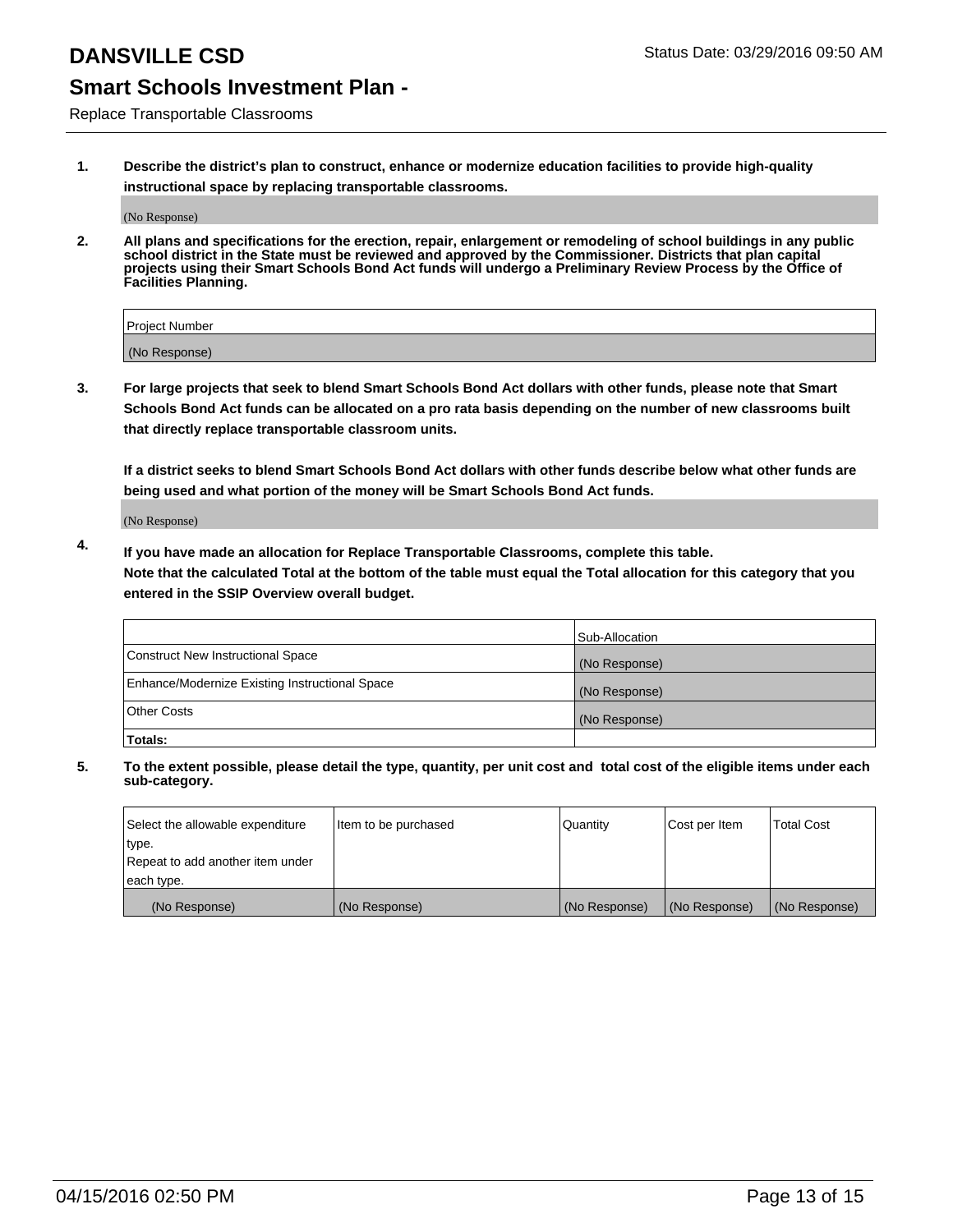### **DANSVILLE CSD DANSVILLE CSD Status Date: 03/29/2016 09:50 AM**

# **Smart Schools Investment Plan -**

### High-Tech Security Features

**1. Describe how you intend to use Smart Schools Bond Act funds to install high-tech security features in school buildings and on school campuses.**

Main Entrance Electronic Security System (Streamlined Review). Purchase of security cameras will complete our district-wide security camera system at main entrances to ensure the safety of students, staff, and community.

**2. All plans and specifications for the erection, repair, enlargement or remodeling of school buildings in any public school district in the State must be reviewed and approved by the Commissioner. Districts that plan capital projects using their Smart Schools Bond Act funds will undergo a Preliminary Review Process by the Office of Facilities Planning.** 

| <b>Project Number</b> |  |
|-----------------------|--|
| 7999-SB1              |  |

- **3. Was your project deemed eligible for streamlined Review?**
	- Yes
	- $\square$  No
	- **3a. Districts with streamlined projects must certify that they have reviewed all installations with their licensed architect or engineer of record, and provide that person's name and license number. The licensed professional must review the products and proposed method of installation prior to implementation and review the work during and after completion in order to affirm that the work was code-compliant, if requested.**

 $\boxtimes$  By checking this box, you certify that the district has reviewed all installations with a licensed architect or engineer of record.

### **4. Include the name and license number of the architect or engineer of record.**

| <b>Name</b>      | License Number |
|------------------|----------------|
| Andrew Smilinich | 11782          |

**5. If you have made an allocation for High-Tech Security Features, complete this table. Note that the calculated Total at the bottom of the table must equal the Total allocation for this category that you entered in the SSIP Overview overall budget.**

|                                                      | Sub-Allocation |
|------------------------------------------------------|----------------|
| Capital-Intensive Security Project (Standard Review) | (No Response)  |
| Electronic Security System                           | 32,839         |
| <b>Entry Control System</b>                          | (No Response)  |
| Approved Door Hardening Project                      | (No Response)  |
| Other Costs                                          | <u>  O</u>     |
| Totals:                                              | 32,839.00      |